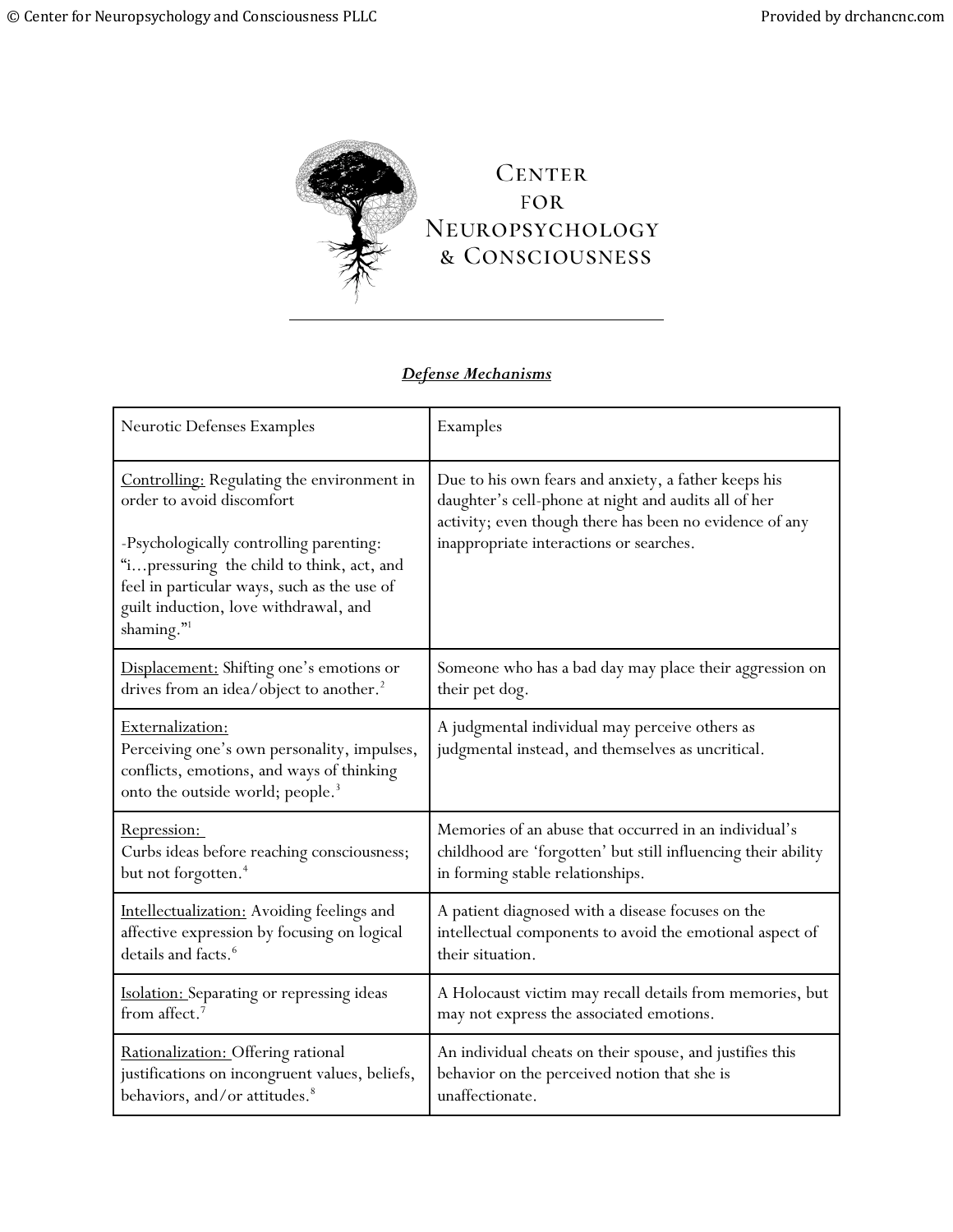| Reaction Formation: Adopting traits,                                                                                                     | After committing a crime, the individual began judging                                                                                                                                     |
|------------------------------------------------------------------------------------------------------------------------------------------|--------------------------------------------------------------------------------------------------------------------------------------------------------------------------------------------|
| feelings, beliefs that are opposite to what                                                                                              | others harshly on morality while preaching the importance                                                                                                                                  |
| you believe. <sup>9</sup>                                                                                                                | of being a paragon of virtue                                                                                                                                                               |
| Sexualization: Endowing an object with                                                                                                   | After many failed attempts at sexual relationships, the lady                                                                                                                               |
| sexual significance. <sup>10</sup>                                                                                                       | began to find hairbrushes sexually arousing.                                                                                                                                               |
| Repetition Compulsion:                                                                                                                   | Because of emotional neglect from her father, the woman                                                                                                                                    |
| Repeating an internalized event behaviorally                                                                                             | finds herself engaging in relationships with men who are                                                                                                                                   |
| and psychologically. <sup>11</sup>                                                                                                       | emotionally distant.                                                                                                                                                                       |
| Mature Defenses                                                                                                                          | Examples                                                                                                                                                                                   |
| Altruism: Pleasure in serving others to<br>manage one's own pain. <sup>12</sup>                                                          | After the stock market crashed, the investor felt angry and<br>sad. While walking home, he passed a homeless man<br>begging for money. He decided to buy him lunch, and he<br>felt better. |
| <b>Anticipation:</b> Realistic and goal-directed                                                                                         | After several indicators, verified by others, that an                                                                                                                                      |
| planning for future inner discomfort. One                                                                                                | individual was to be let go from his company, he began                                                                                                                                     |
| anticipates a dreadful outcome. <sup>13</sup>                                                                                            | actively searching for new jobs.                                                                                                                                                           |
| <b>Asceticism: Renouncing from pleasurable</b>                                                                                           | After self-exploration, she found her tendency to eat                                                                                                                                      |
| experiences by assigning moral values to                                                                                                 | unhealthy foods ran counter to her values. She felt                                                                                                                                        |
| them. This renunciation is received with                                                                                                 | empowered and pleasure in the control she had over her                                                                                                                                     |
| gratification. <sup>14</sup>                                                                                                             | eating behaviors.                                                                                                                                                                          |
| Humor: One who focuses on funny aspects<br>of a situation or experience to prevent<br>uncomfortable thoughts and feelings. <sup>15</sup> | The comedian expressed his anger towards institutional<br>policies, by creating a humorous act related to it.                                                                              |
| Sublimation: Channeling instincts into                                                                                                   | In order to deal with his sexual desires, an artist paints                                                                                                                                 |
| socially acceptable outlets. <sup>16</sup>                                                                                               | erotica.                                                                                                                                                                                   |
| Suppression: Postponing, minimizing, and                                                                                                 | Despite feeling a desire to yell at his boss, the man                                                                                                                                      |
| controlling uncomfortable thoughts or                                                                                                    | decided to inhibit that desire to secure his job and express                                                                                                                               |
| feelings. <sup>17</sup>                                                                                                                  | it more constructively.                                                                                                                                                                    |
| Narcissistic Defenses                                                                                                                    | Examples                                                                                                                                                                                   |
| Denial: Consciously avoiding painful<br>thoughts; refusing to examine<br>uncomfortable realities. <sup>18</sup>                          | A couple who claims their relationship is "OK" when it is<br>actually in trouble.                                                                                                          |
| Distortion: Redesigning one's external                                                                                                   | A child tells their parents that they passed the                                                                                                                                           |
| reality to suit their inner need. <sup>19</sup>                                                                                          | examination, when in fact they did not.                                                                                                                                                    |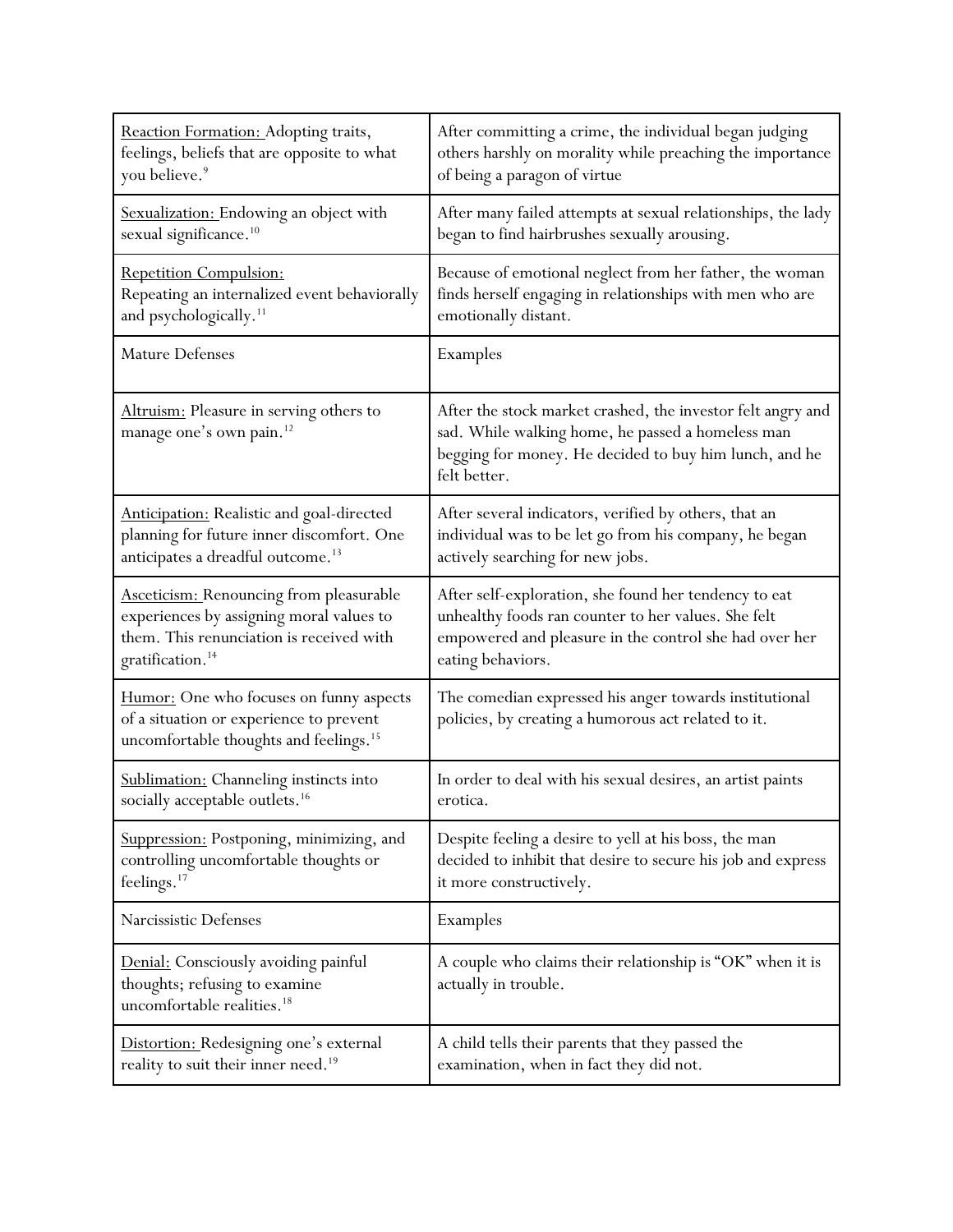| Primitive Idealization: Imposing more<br>negative or positive qualities on an external<br>object than they possess. <sup>20</sup>                | A girlfriend infatuated with her new boyfriend<br>experiences him as absolutely perfect; even though he has<br>been abusive at times.                                                                                                                                           |
|--------------------------------------------------------------------------------------------------------------------------------------------------|---------------------------------------------------------------------------------------------------------------------------------------------------------------------------------------------------------------------------------------------------------------------------------|
| Projection: Attributing one's inner qualities<br>to another person. The individual may act<br>on these perceptions. <sup>21</sup>                | A teenager is angry that his parents don't listen to him,<br>when he is the one not listening to them.                                                                                                                                                                          |
| Projective Identification: Places unwanted<br>qualities or pressures onto another person to<br>experience similar feelings. <sup>22</sup>        | An individual who has recently put on weight decides to<br>body shame another individual. The other individual<br>subsequently began to feel insecure about her weight.                                                                                                         |
| Splitting: Viewing external objects as "all<br>good" or "all bad" without considering all of<br>their qualities. <sup>23</sup>                   | An individual diagnosed with BPD may believe they will<br>"always" be abandoned by others; despite the many signs<br>that her friends and family have demonstrated otherwise.                                                                                                   |
| <b>Immature Defenses</b>                                                                                                                         | Examples                                                                                                                                                                                                                                                                        |
| <b>Acting Out:</b><br>Expressing extreme behaviors to avoid<br>affect; acting on impulse. <sup>24</sup>                                          | A child throws a temper tantrum because she doesn't<br>want to go to bed.                                                                                                                                                                                                       |
| Blocking:<br>Inhibited thoughts and feelings similar to<br>repression, except the tension is felt. <sup>25</sup>                                 | In a moment of vulnerability, the man blocks this<br>expression because he was taught that men should avoid<br>weakness.                                                                                                                                                        |
| Hypochondriasis:<br>Exaggerating somatic illness in order to<br>avoid responsibilities and feelings of guilt. <sup>26</sup>                      | In a moment of anxiety, the client experiences a headache<br>and believes they have a tumor. He begins learning all that<br>he can about tumors.                                                                                                                                |
| Identification:<br>The opposite of projection; the individual<br>conforms to the aspects of another<br>object/person for approval. <sup>27</sup> | The interviewee begins to adopt the same mannerisms and<br>body language as the interviewer, despite his true feelings<br>for the other, in hopes they will be liked and hired.                                                                                                 |
| Introjection:<br>The internalization of an expectation from<br>others. <sup>28</sup>                                                             | The individual struggled to get a raise, and did not know<br>why. His work was strong and numbers were high. He<br>was recommended to be more assertive, which confused<br>him as he had always been taught to "keep your head<br>down, and focus on the quality of your work." |
| Passive Aggressive Behavior:<br>Aggression that is indirectly expressed that<br>affects others more than the self. <sup>29</sup>                 | After being told by his spouse that he was not cleaning the<br>dishes correctly. He began to spend an inordinate amount<br>of time cleaning them, making sure it would protrude<br>unto time they would usually spend together.                                                 |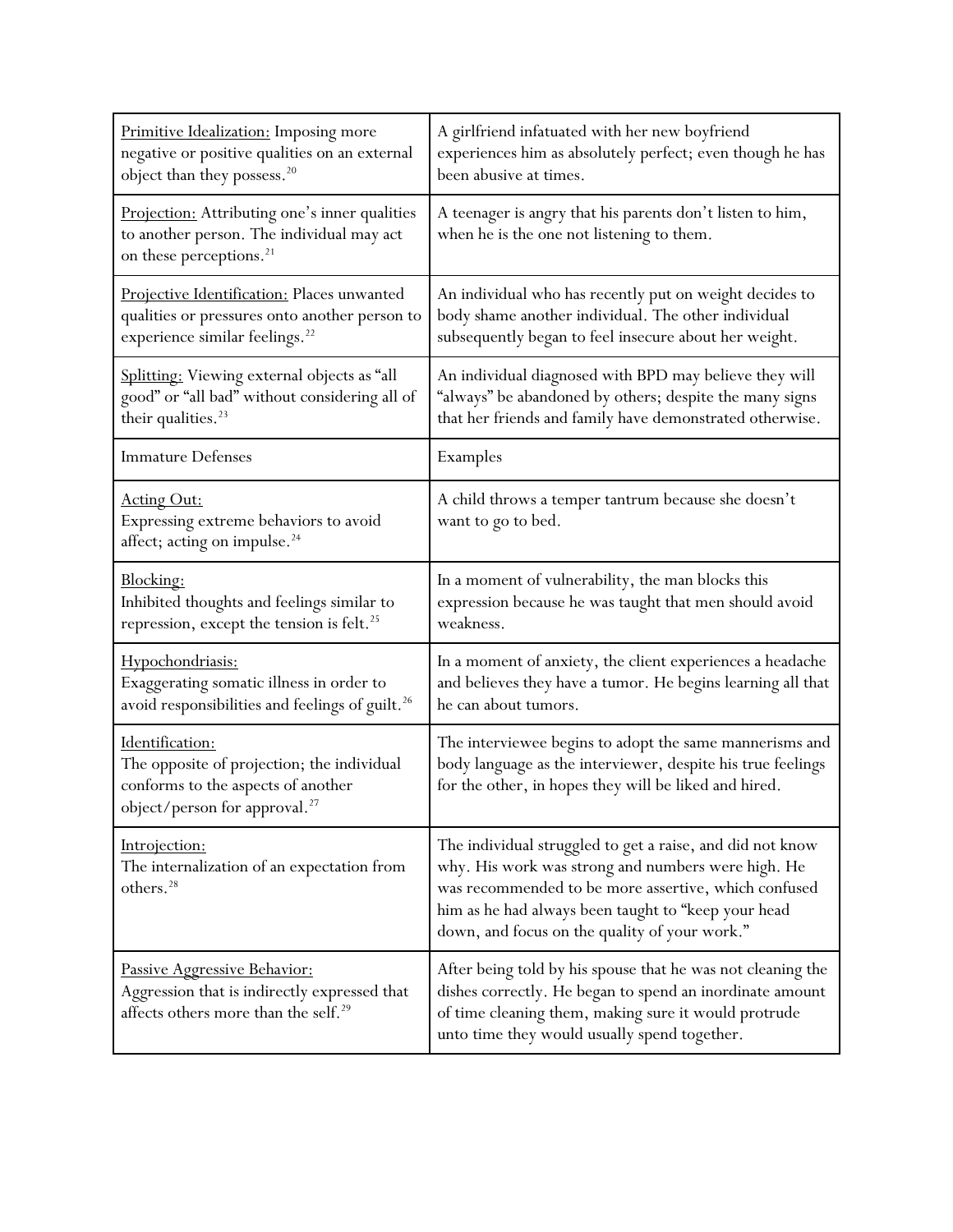| Regression: Returning to earlier functioning<br>to avoid uncomfortable situations. <sup>31</sup>       | An individual suffers a mental breakdown and begins to<br>suck their thumb after hearing the news of the death of a<br>loved one.<br>Includes: child-like behaviors, self-destructive acting out,<br>dissociative experiences, pursuit of sexual affairs,              |
|--------------------------------------------------------------------------------------------------------|------------------------------------------------------------------------------------------------------------------------------------------------------------------------------------------------------------------------------------------------------------------------|
|                                                                                                        | and reckless drug and alcohol usage.                                                                                                                                                                                                                                   |
| Schizoid Fantasy: Withdrawal in self to<br>obtain gratification; resolve conflict. <sup>32</sup>       | A schizoid patient claims he is riding a horse down a<br>hospital hallway, but he is actually on a bicycle (he is<br>aware). The fantasy is symbolic and necessary as a<br>transitional space, enabling them to safely traverse what<br>might be considered dangerous. |
| Somatization: Individuals react with bodily<br>symptoms rather than psychic derivatives. <sup>33</sup> | The individual began having seizures after the experience<br>of a traumatic event. Upon further investigation there was<br>found to be no medical cause, or involvement of<br>malingering.                                                                             |

1. Mabbe, E., Vansteenkiste, M., Brenning, K., De Pauw, S., Beyers, W., & Soenens, B. (2019). The moderating role of adolescent personality in associations between psychologically controlling parenting and problem behaviors: A longitudinal examination at the level of within-person change. Developmental Psychology, 55(12), 2665-2677. https://doi.org/10.1037/dev0000802.supp

2. Ponder, J. (2019). Patients' use of dogs as objects of identification, projection, and displacement. Psychoanalytic Psychology, 36(1), 29-35. https://doi.org/10.1037/pap0000164

3. Guterman, O., & Neuman, A. (2020). Parental attachment and internalizing and externalizing problems of Israeli school-goers and homeschoolers. School Psychology, 35(1), 41-50. https://doi.org/10.1037/spq0000342

4. Boag, S. (2020). Reflective awareness, repression, and the cognitive unconscious. Psychoanalytic Psychology, 37(1), 18-27. https:// doi.org/10.1037/pap0000276

- 5. Békés, V., Perry, J. C., & Starrs, C. J. (2017). Resilience in holocaust survivors: a study of defense mechanisms in holocaust narratives. Journal of Aggression, Maltreatment & Trauma, 26(10), 1072-1089. https://doi.org/10.1080/10926771.2017.1320344
- 6. Diehl, M., Chui, H., Hay, E. L., Lumley, M. A., Grühn, D., & Labouvie-Vief, G. (2014). Change in coping and defense mechanisms across adulthood: Longitudinal findings in a European American sample. Developmental Psychology, 50(2), 634-648. https://doi.org/10.1037/ a0033619
- 7. Vranka, M. A., & Bahník, Š. (2016). Is the emotional dog blind to its choices? An attempt to reconcile the social intuitionist model and the choice blindness effect. Experimental Psychology, 63(3), 180-188. https://doi.org/10.1027/1618-3169/a000325
- 8. Cohen, D., Kim, E., & Hudson, N. W. (2018). Religion, repulsion, and reaction formation: Transforming repellent attractions and repulsions. Journal of Personality and Social Psychology, 115(3), 564-584. https://doi.org/10.1037/pspp0000151
- 9. Behm-Morawitz, E., & Schipper, S. (2016). Sexing the avatar: Gender, sexualization, and cyber-harassment in a virtual world. Journal of Media Psychology: Theories, Methods, and Applications, 28(4), 161-174. https://doi.org/10.1027/1864-1105/a000152
- 10. Holowchak, M. A., & Lavin, M. (2015). Beyond the death drive: The future of "repetition" and "compulsion to repeat" in psychopathology. Psychoanalytic Psychology, 32(4), 645-668. https://doi.org/10.1037/a0037859
- 11. Hauser, D. J., Preston, S. D., & Stansfield, R. B. (2014). Altruism in the wild: When affiliative motives to help positive people overtake empathic motives to help the distressed. Journal of Experimental Psychology: General, 143(3), 1295-1305. https://doi.org/10.1037/a0035464